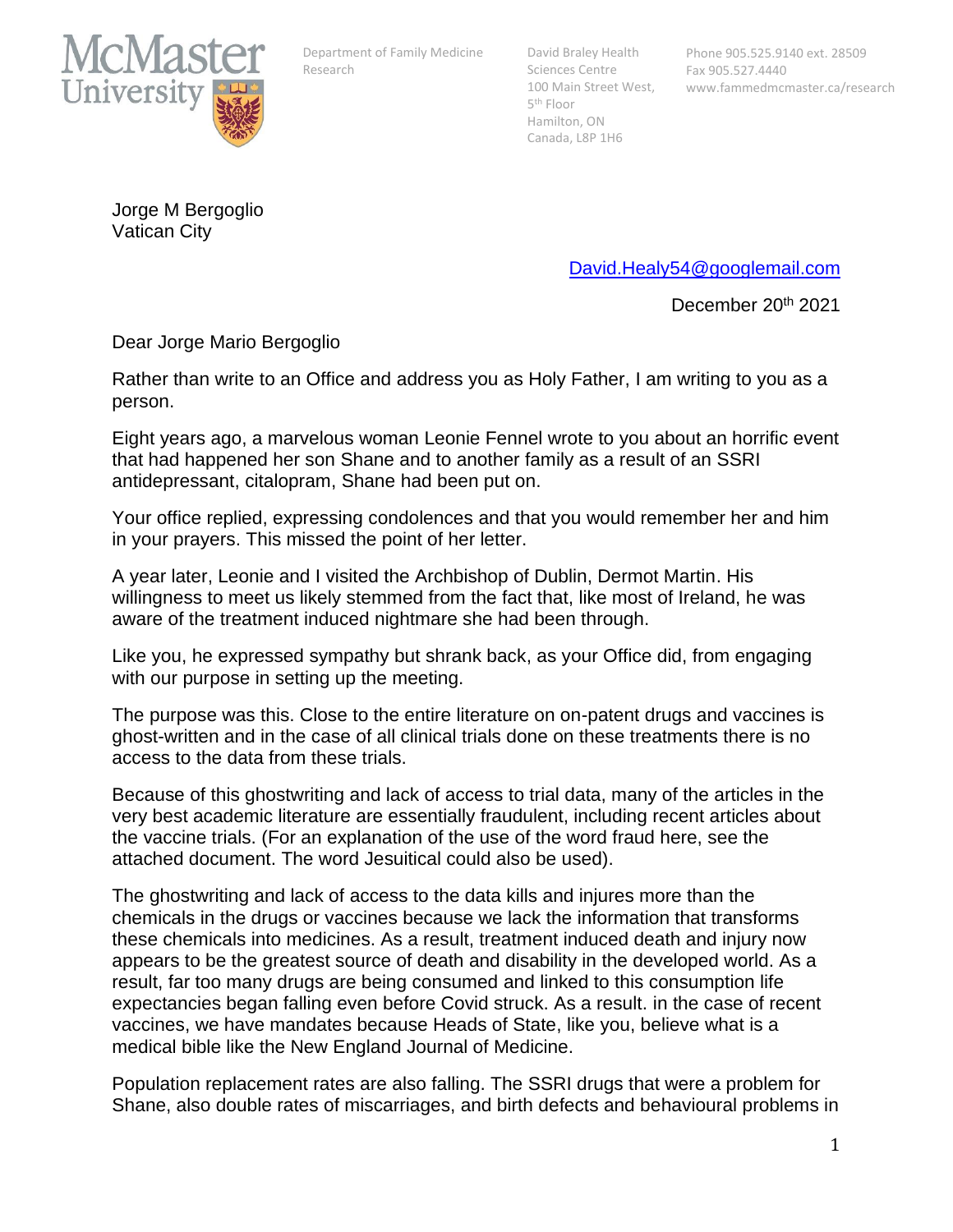children born to mothers who have been on these drugs in pregnancy, as well as increase rates of voluntary terminations (abortions) likely because of the disinhibiting effects of these drugs and because of evidence from scans in pregnancy of birth defects often stemming from the medicines.

Despite this, it has been impossible to get notable Catholic campaigners against abortion, even Archbishops, to tackle the ghostwriting and lack of access to study data noted above that results in these outcomes.

The key points are laid out in the Appendix Evidence Base and Vaccine Policy below.

You and your staff are not being asked to agree with what is here, although I can tell you I have put the issues to many Ministers of Health, medicines regulators, journal editors, guideline compilers and presented them in legal settings and to date no one has disagreed.

What you can do is convene a debate or forum to address these matters. If I can say what I am saying here in a public letter like this and other public forums with impunity – what could hold you back from getting the matter addressed? If what I say is not true, you would be doing people a favor to silence me – I would be happy to be shown to be wrong.

I am concerned about the general matters above but even more concerned about the consequences to people I see in my clinic, and these real-world harms lead me to address you personally rather than address your office.

I have seen and written medical reports on over ten people seriously harmed by the latest vaccines, including two women, one 13-years-old, who have participated in clinical trials. The ten people are all, by definition, pro-vaccine, as am I. I have had medical colleagues also review them and write reports, so the linkage between treatment and harms are not my views alone.

In addition, I have close friends badly affected. One is a very fit and healthy woman, who had no prior medical conditions and was on no medicines, who has become enduringly hypertensive after a first dose of the Pfizer vaccine and is now on the first medicine she has ever had to take routinely in order to control her blood pressure. She now faces a requirement to take a second shot of the vaccine or lose her job.

This is not uncommon. Several people I know, or know of, are in a risk your life or lose your job situation. They are in that situation because the literature which I imagine underpins the Vatican and other Mandates for Vaccines is fraudulent.

Those who have been injured in this way are the people doing the science rather than companies like Pfizer. They are the stone the builder has rejected, who often become the cornerstone of scientific advance. They should be embraced for the lessons they can teach us, rather than rejected as they are at present. It is not enough to remember them in prayers, they need to have their injuries acknowledged so that we can establish what has gone wrong and how to remedy it.

Without acknowledgement, they are laughed at, mandated to take second doses that can kill them, classified as misinformation or anti-vaxxers, and removed from social existence by Facebook and Google. They are The Disappeared.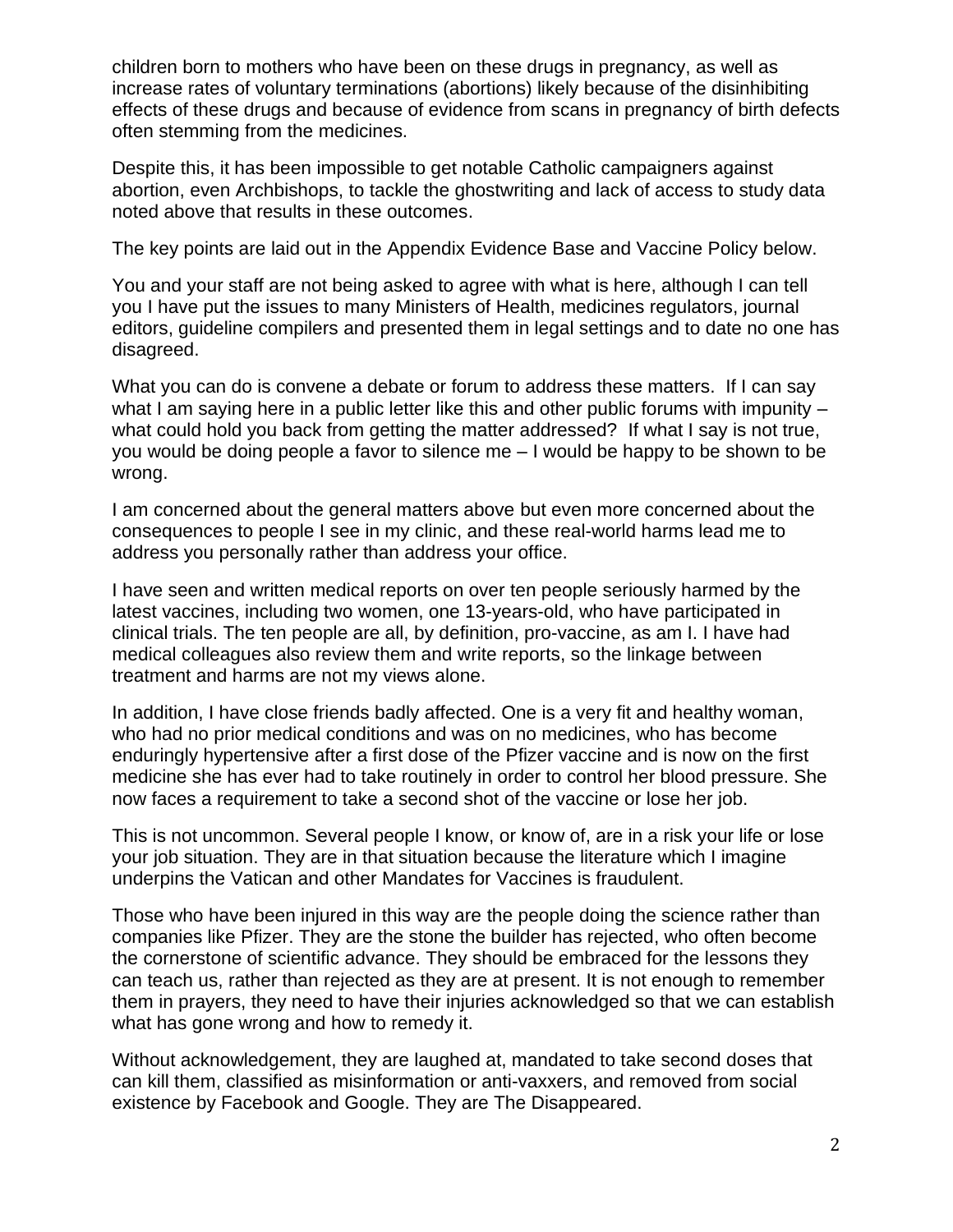This is not a call to ban any drugs or vaccines but rather to improve them by ensuring the informational component that makes them of use in medicine is genuine.

My understanding is that you have told people that you believe taking vaccines is an act of communal solidarity. I am appealing to you to ask governments and companies to adhere to scientific norms, which require access to the data – without which we simply do not have science. Science is a communal enterprise that generates solidarity by asking questions together. It does not bring Tablets down from a Mountain and require adherence.

Albert Bourla, the CEO of Pfizer, invokes Love as the most powerful force of all and says Love of our fellow man can help us overcome our Fear of getting vaccinated. Fear is not one of the Deadly Sins – Greed is. Perhaps you can encourage Mr Bourla and others to Love their fellowmen enough to overcome the Greed that has led to an abandonment of scientific principles, medical principles, and decency.

As things stand, you have mandated business products rather than anything that is based on science or communal values.

Sincerely,

and Healy

David Healy MD FRCPsych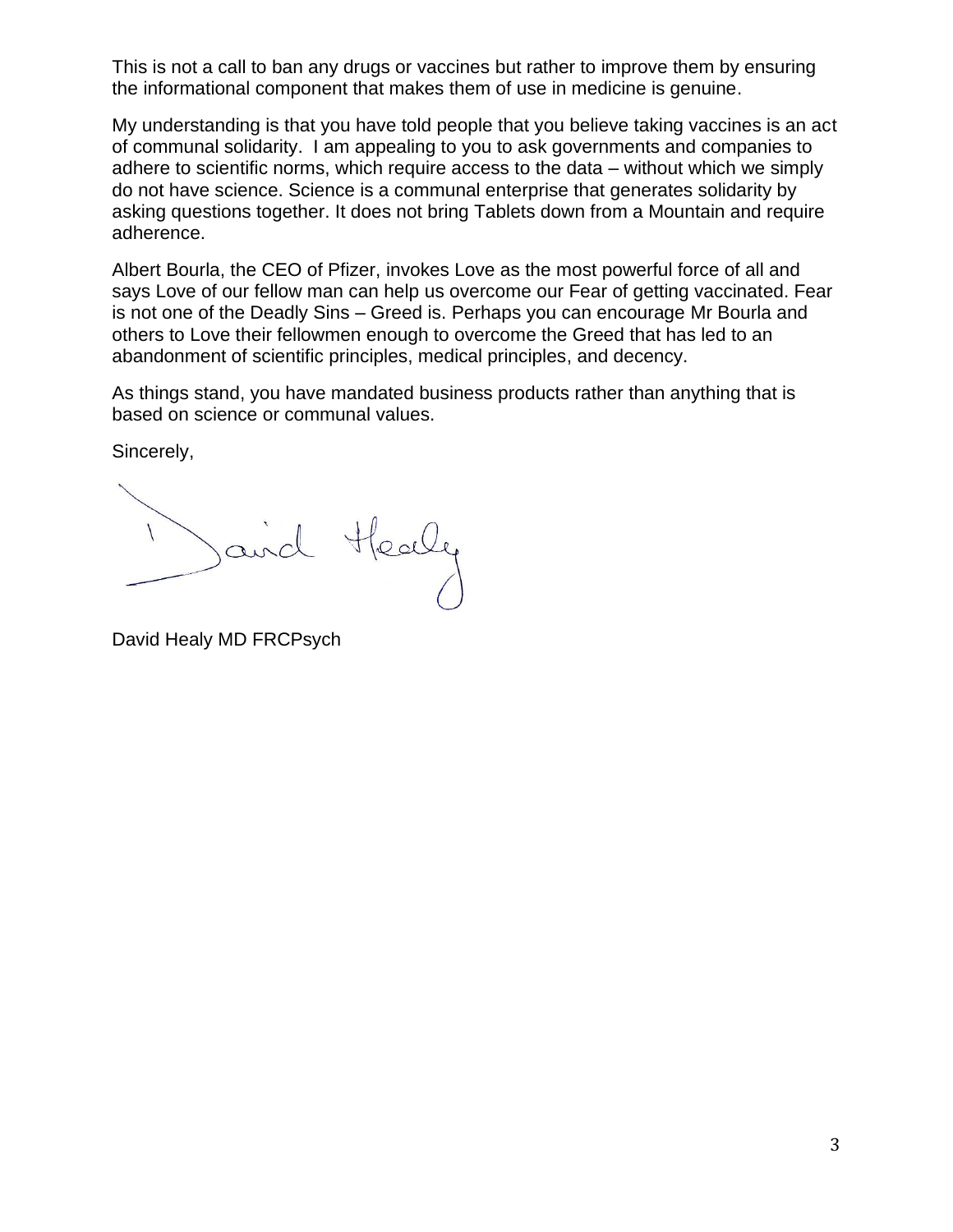# **Appendix Evidence Base and Vaccine Policy**

## **David Healy December 13th 2021**

When vaccines and drugs are approved, these days, regulators state they have a favourable Benefit-Risk ratio. Regulators have only made statements like this for approximately two decades. Prior to that, treatments were approved on the basis of an established treatment effect with some evidence for a likely acceptable safety profile.

Benefit-Risk ratios are now, according to regulators, established in Randomized Controlled Trials (RCTs), also called clinical trials. RCTs are now, and have been since 1962, essential to approval, but there has been a shift from using them to establish a treatment effect to viewing them as laying the basis for a Benefit-Risk ratio.

Approval is not granted on the basis that this drug acts on the serotonin system or that vaccine produces Spike proteins. These biological effects may be true but the observed effects on people in RCTs in the real world are given primacy. The biology may help explain those observations but is not a basis for approval, other than in exceptional cases.

The approval process requires pharmaceutical companies to run RCTs, the results of which are submitted to regulators (FDA, HealthCanada, EMA, MHRA, and TGA). These bodies may regulate Food and Drugs, as FDA does, or medical drugs and devices but not food (MHRA).

The pivotal (key) RCTs are ordinarily published in medical journals, usually a prestigious journal if the treatment is noteworthy. These publications are the primary means of conveying key details of a drug to doctors who as learned intermediaries are entrusted with responding to queries from patients about their conditions and possible treatment benefits and risks.

For both drugs and vaccines, the RCTs that lead to an approval are viewed as offering a favourable Benefit-Risk ratio. Individuals clearly can opt not to consent when the taking of a particular drug like an SSRI. Regulators believe that across a population the benefits will outweigh the risks and since a set-piece pitching Company RCTs against convincing Case Reports of Treatment Induced Suicidality on SSRIs in 1991, they invoke a fear of deterring people from seeking a benefit that RCTs promise to explain their caution about warnings about hazards on the basis of Case Reports.

Companies rather than regulators decide whether to warn about a hazard. They may do so because the hazard is serious, or because it is one that can be avoided if warned about, or when it is one that induces a frisson that might increase sales. Companies write drug labels. Regulators review these for wording that is not supported by evidence, but do not write them.

RCTs have developed a reputation as a good way to manage all potential sources of bias or confounders that may compromise the evaluation of a treatment. This reputation is misplaced according to Sir Austin Bradford Hill, who developed and ran the first RCTs, and Dr. Louis Lasagna, who introduced RCTs to the regulatory apparatus in 1962 to help establish whether treatments are effective. From the start, companies have been to the forefront in encouraging doctors to practice in accordance with evidence that only they have the resources to produce.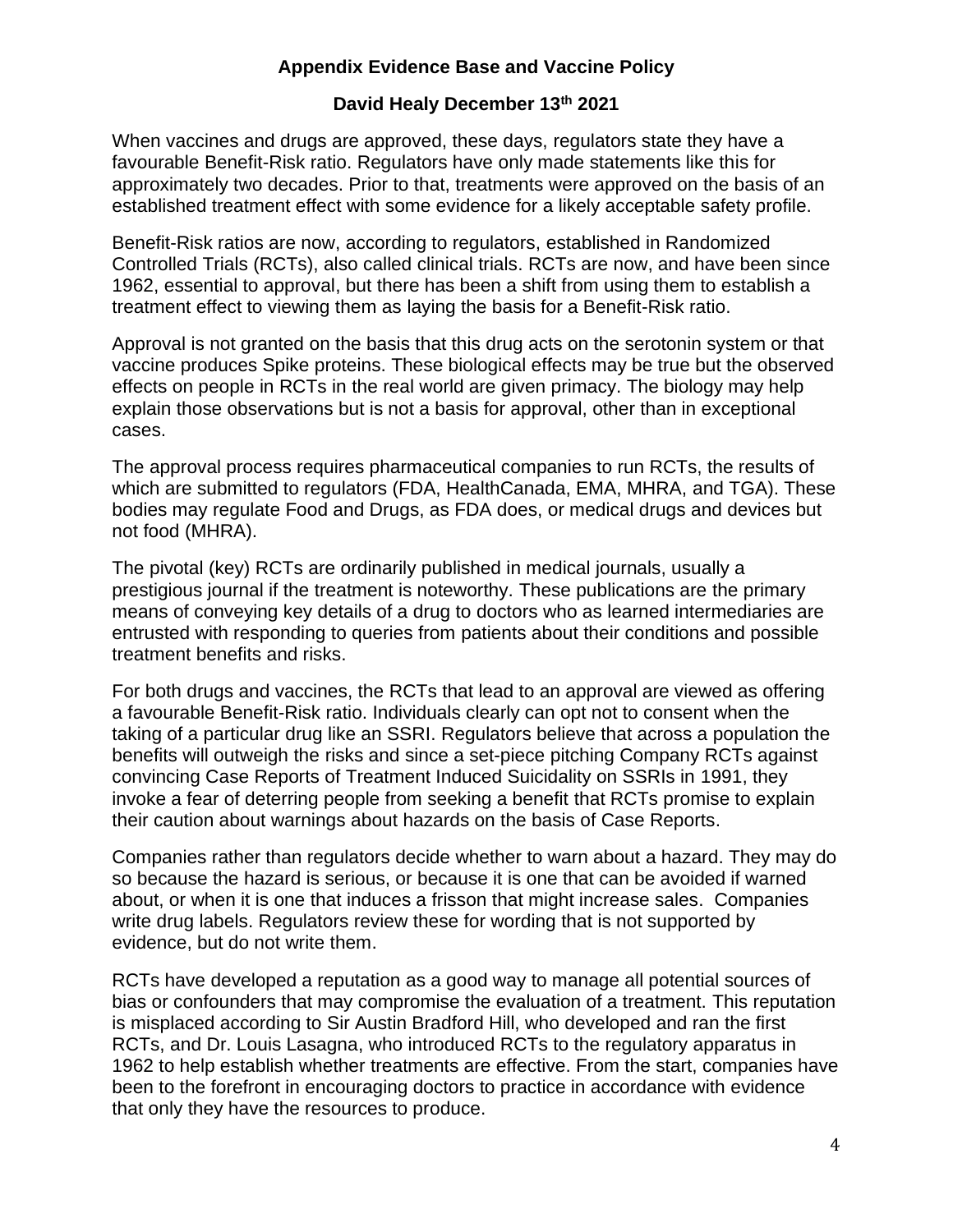RCTs can manage some confounders in very limited settings. This management, however, involves a trade-off. A drug or vaccine can have a hundred or more significant effects. Selective Serotonin Reuptake Inhibiting (SSRIs) antidepressants, for instance, have multiple actions other than just their action on the serotonin system. In addition, they affect every bodily system – eyes, ears, skin, bones, muscle, gut, blood, heart, sperm, hormones, allergic responses, urinary system, genitals and other aspects of sexual function, as well as the peripheral and central nervous systems, where they affect appetite, sleep, libido, anxiety levels, memory and mood.

Similarly, it was hoped the Spike proteins, that mRNA agents generate, might lead to immunity but in addition they affect most bodily systems in a manner that does not happen with traditional vaccines.

An RCT necessarily focuses on the effect of primary therapeutic interest, called the primary endpoint. Does this drug affect mood? Does this vaccine produce immunity? For the purposes of running a trial, we are not interested in whether it also has antibiotic properties as several SSRIs do or whether an antibiotic inhibits serotonin reuptake and might affect mood, as some do.

Most (90%) examinations and measurements in an RCT centre on the primary endpoint, with investigators having little time, or space, to record other effects.

## **From Model to Mandate?**

A model in which companies are required to prove a treatment benefit through an RCT has some utility when the task is one of establishing whether a treatment has an effect of possible therapeutic value, where those effects are uncertain because of natural variation or placebo effects. The intention was to hold companies seeking to make money out of us at our most vulnerable to a higher standard than charlatans.

It was once thought that a positive result in one RCT of a medicine would invariably make for positive results in other RCTs of that medicine, but this has not been borne out.

The model however also has a bureaucratic function. It gives regulators a box to tick, or process to adhere to. They can approve a drug where there are two positive RCTs, even if the majority of RCTs done have been negative.

#### **The Primary Endpoint Problem**

The model when introduced was not viewed as providing a basis for a Benefit-Risk claim. It does not now provide such a basis.

The basis for a possible claim of a favourable Benefit-Risk hinges on the primary endpoint in a trial offering a significant benefit and being by far the commonest effect of that treatment. Other effects may occur, but they are viewed as rare or events that only appeared after the trial period was over and therefore not missed deliberately.

For instance, in the case of a parachute, saving a life is significant and the life-saving effect is the commonest effect of that device. Limbs might break in the process, but these injuries are less important and less common.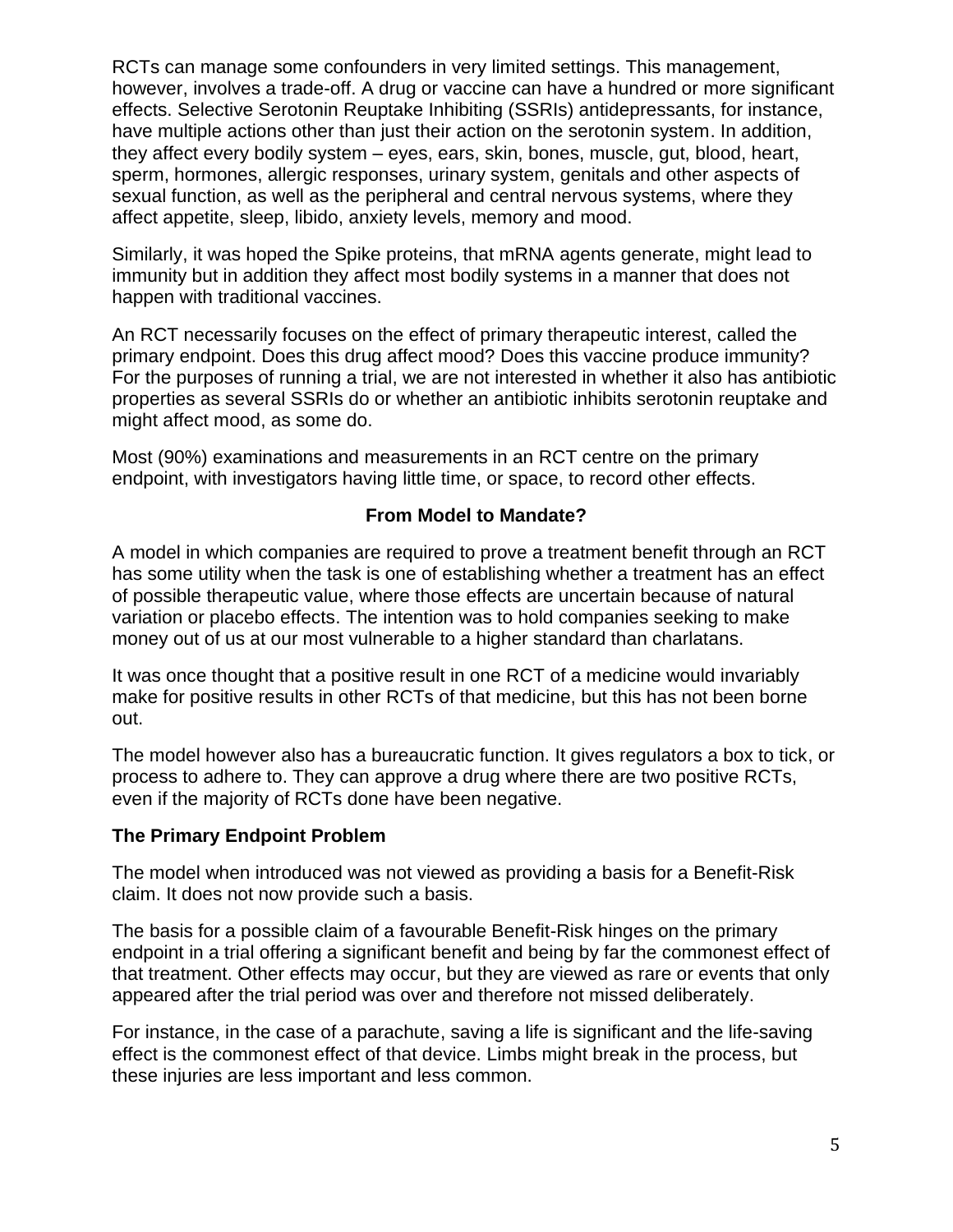A positive Benefit-Risk balance in other words is obvious. RCTs are not needed. If the primary endpoint in a trial is less common than other effects and less beneficial than the harm these other effects entail, the basis for a positive Benefit-Risk claim disappears. In these cases, RCTs are deployed for their rhetorical value; evidence is used to persuade us something is evident when it's not.

For instance, SSRIs have been licensed for their effect on mood. This effect is marginally more common than the effects of natural variation or response to placebos on mood. About 1 person in 10 has a benefit from an SSRI that they would not have had from natural variation or placebo factors and this effect may only be apparent after six to eight weeks of treatment.

This might offer the basis for a positive Benefit-Risk claim, provided there were no other more common significant effects. In the case of the SSRIs, there are many more common effects. The most common effect is a numbing of, or irritability effect on, genitals. This happens close to universally (9 out of 10 at least) within 30 minutes of a first pill but was missed in all RCTs of these drugs because of their focus on a primary mood endpoint.

This genital effect can significantly affect sexual functioning. Over time libido falls. These drugs also cause dependence, so a person may be trapped on them unable to make love for years, having to risk withdrawal induced suicidality in order to make love again.

Even if the person stops treatment, the ability to make love and their libido may never return. This is termed post-SSRI sexual dysfunction (PSSD).

These drugs also cause an emotional numbing in about 8 people out of 10. This change can be obvious enough within a day or two of starting treatment to be observable by others – nearly as obvious as the effects of alcohol. This is the effect through which SSRIs mediate the benefit for which they were licensed. But this effect was not detected in RCTs.

The failure to detect this emotional numbing, a 'chill' factor, introduces an incoherence into treatment. We give these drugs to treat a mood disorder but do not tell people how they will help bring about this change in mood and so people cannot monitor whether the right things are happening or not. Even if an emotional numbing is present, rather than the irritability or agitation which happens to 1 person in 5, this numbing may be unwelcome to the person on treatment who may opt to stop this treatment and turn to other options and could do so much earlier if properly informed.

SSRIs also cause nausea in up to 1 person in 3, more commonly that is than the hopedfor therapeutic endpoint. In the case of people who stay on treatment, SSRIs double the rates of miscarriage in pregnant women and double the rates of birth defects and behavioural problems in the children born from those pregnancies, and agonisingly for women cause a dependence that can be so severe that women aware of the hazards to a child are unable to stop treatment.

Regulators proclaim these SSRIs have a favourable Benefit-Risk ratio, despite the fact that they can make people suicidal and homicidal, and even though sexual dysfunction, emotional numbing, nausea and other effects are more common than a beneficial mood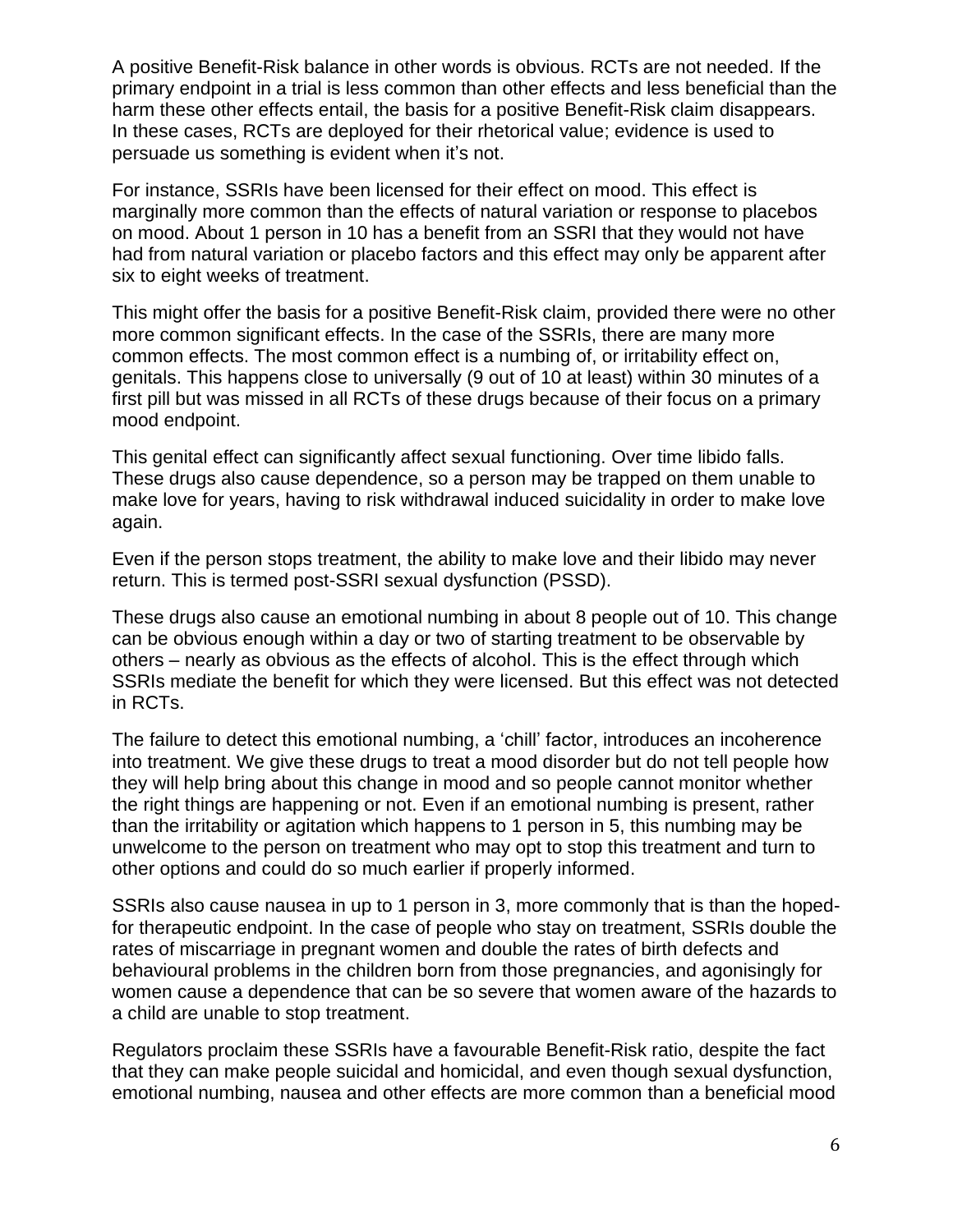effect and some of these may be more significant to individuals than even a realized benefit.

Thalidomide offers a striking symbol of the Primary Endpoint problem. It was put into a placebo-controlled RCT, before marketing in the USA, perhaps the first drug to be assessed in this way. It proved efficacious at putting people to sleep and appeared to have fewer side effects than other sleeping pills then available. Regulators and companies, behaving as they do now, would point to the scientific grounds for stating thalidomide has a favourable Benefit-Risk ratio.

## **mRNA Primary Endpoint**

In the case of mRNA vaccines, the primary endpoint of the trial was whether the person caught a Covid infection. If catching significant Covid infections was almost universal and the difference between being treated or not was clear, this might offer the basis for a positive Benefit-Risk assessment.

The commonest effect following dosing is an action of the mRNA agent on the cells. Apparently, the hope is that this will produce Spike proteins which will generate an antibody response which will bring about immunity and that in turn will prevent death or other serious injury.

MRNA may in its own right act as a drug rather than simply as an agent to generate Spike proteins. If mRNA drug effects could be optimised to produce helpful effects such as tackling Covid pneumonia without producing Spike proteins, such a treatment might have a clear Benefit Risk ratio.

(The effects of mRNA agents are more consistent with a treatment than a vaccine model. These agents do not induce immunity or stop transmission as a vaccine ordinarily would).

More speculatively, mRNA agents may change our genetic disposition so that enduring effects occur that may or may not be helpful or that may be transmitted to the next generation of children. Earlier this month an article appeared confirming transgenerational effects for the anticonvulsant valproate. Only time will tell whether such effects are realized but they are a significant possibility and Benefit-Risk ratios that discount such effects are incautious. In addition if these agents provide a treatment rather than a vaccine effect, many people like pregnant women might opt not to be treated.

MRNA agents do produce Spike proteins, in greater amounts and from more bodily locations than expected, with a wider range of actions than just generating an antibody response.

Generating an antibody response moreover is more complex than most of us once thought. The antibodies the Spike protein generates can be neutralising or enhancing antibodies and they are IgG antibodies rather than the IgA antibodies found in the lung in respiratory infections, which would on the face of it be a better bet.

Like SSRI induced emotional numbing, Spike proteins have significant effects, other than a hoped-for immune effect. They cause many deaths, and injuries like myocarditis, pericarditis, thromboses and neurological problems after vaccination. Our focus on a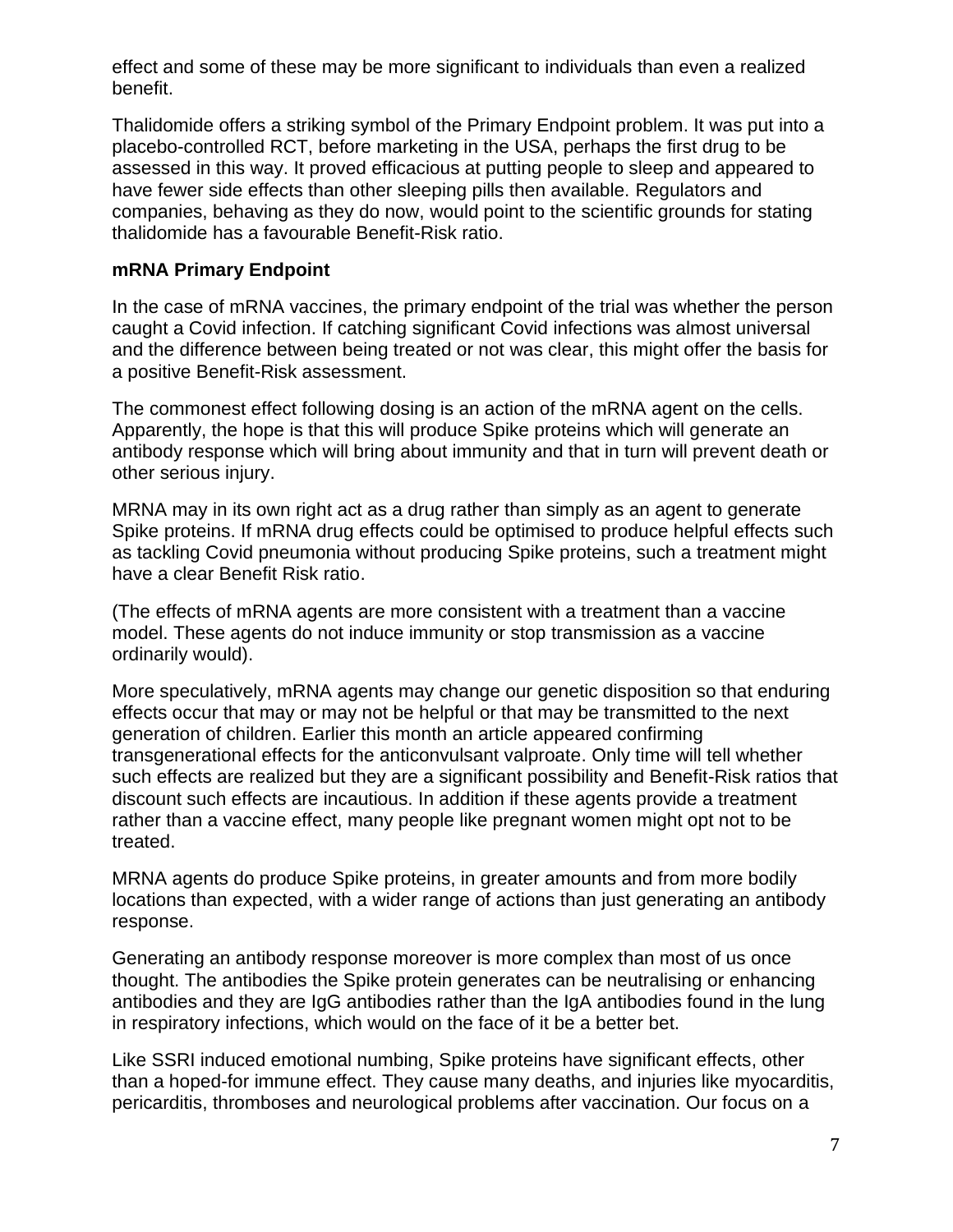hoped-for immunity means that the full range of effects of these proteins, like the full range of effects of emotional numbing, remains unknown and commonly missed in clinical practice as a result. Because these effects were not reported in the clinical trials, they are not therefore on clinician's radars.

In summary, there are many more common effects than the apparent benefit on the hoped-for primary endpoint. As with SSRIs, therefore, it is not possible to say that the RCTs for the current Covid vaccines offer a favourable Benefit-Risk ratio. There are grounds for concern that there are more common, or at least as common, serious effects than there are benefits but these have not been and are not being looked for.

There are more deaths in the active treatment arm of these trials than in the placebo arms.

In contrast, Pfizer are claiming an 89% reduction in deaths and hospitalisations for their protease inhibitor nirmatrelvir-ritonavir combination compared to placebo in a trial that only had to recruit 2,246 patients to demonstrate this benefit.

While there may be a treatment rather than a vaccine effect from mRNA agents that can be of benefit in cases that develop serious complications, there are also several times more reported deaths from these agents in one year than from all vaccines combined over a twenty-year period. These are reports to a system that heavily under-reports serious events like death – at best 1 death in 10. No-one is putting these mRNA deaths in a benefit-risk scale to see where the balance lies.

Besides death, the other key index of benefit for a 'vaccine' would be sustained immunity to infection and a greatly reduced risk of transmission to others. Even Messrs Gates and Fauci agree these agents do not give us these outcomes.

#### **The Surrogate Outcome Problem**

In SSRI trials, there is a higher death rate in the SSRI arm of trials than in the placebo arm and a higher suicidal event rate on active treatment than on placebo, when one might have expected a licensed treatment with a positive Benefit-Risk ratio to save lives and get people back to work.

The answer to this conundrum is that SSRIs were licensed on the basis of rating scale changes. Rating scale changes are surrogate outcomes, which we expect to reflect processes that will lead to the benefits we hope for such as lives saved, or people restored to functioning.

In similar fashion, we license statins on the basis of lowered cholesterol levels rather than any benefit on mortality. We license hypoglycemic agents on the basis of an ability to lower glucose, even though this commonly leads to more hospitalizations than diabetes. The drugs for osteoporosis are licensed on the basis of an ability to thicken bones rather than reduce fractures with the result that there are now more serious fractures of abnormally thickened bones in the elderly after falls than there ever were before these drugs were introduced.

We have the same situation with the mRNA trials. The ability to reduce infection rates would not ordinarily be thought of as a surrogate marker but reducing the risk of death or of infection severe enough to lead to hospitalization are the hoped-for outcomes. If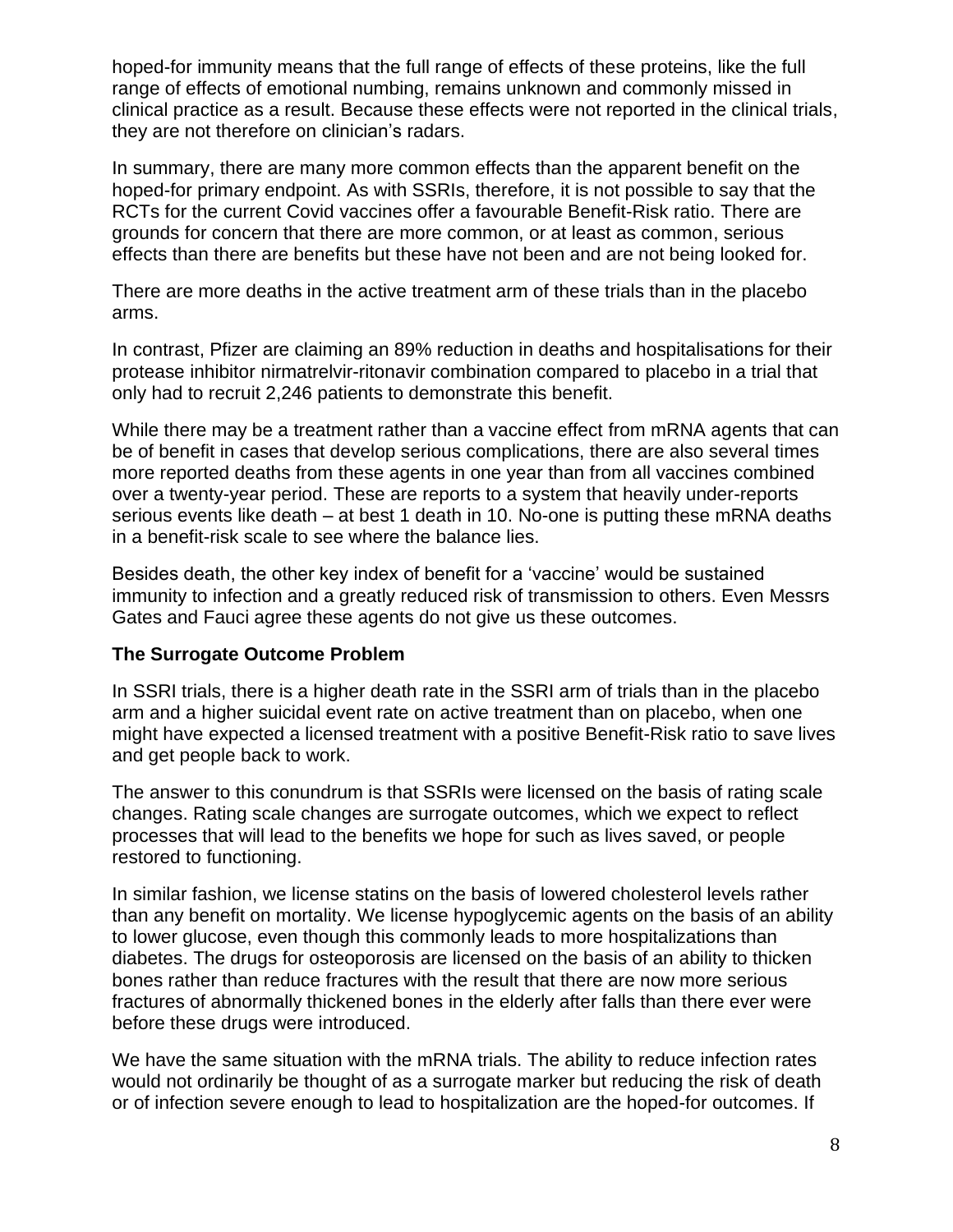these do not happen, then reducing apparent infection rates may even be a bad thing. Abolishing symptoms like cough may make infected younger people more likely to kill their elderly relatives.

The hoped-for outcomes on hard endpoints like death were not measured systematically because they are too rare even for a trial with 40,000 entrants to pick up differences, which is an ironic comment on the severity of the infection. Covid is not Ebola.

Between the primary endpoints and surrogate outcomes that trials need, as Bradford-Hill recognised RCTs are almost by definition not a good way to evaluate a drug or vaccine. They can establish that there is a potential for benefit. They do not provide a basis to establish a Benefit-Risk ratio. When there is a benefit in terms of lives saved as clear as there is with parachutes, there is no need to run RCTs.

Trials can be run for two reasons. One is to demonstrate that we know what we are doing, in which case, as with parachutes, we would expect to get the same result every time. There is no treatment that regulators approve that meets this criterion.

The other reason to run trials is when we do not know what we were doing. In this case, even with 40,000 patients recruited and trial designs that enable a lot of deaths to vanish, we still ended up with more dead bodies in the treatment arm of mRNA trials than in the placebo arm.

Not knowing what we are doing, and not getting a clearly favourable result, we nevertheless mandated the administration of these agents because of their favourable Benefit-Risk ratio.

#### **The Conduct and Publication of Trials**

As of the 1980s, companies began to outsource the running of their clinical trials to Contract Research Organizations (CROs) and the medical writing of reports of what those trials showed to medical writing companies. The medical writing side of the business is regularly called ghostwriting because the authorship line of these papers will list academic physicians but not the writers who wrote the drafts and even wrote the cover letter for the submission of the paper to a medical journal.

The upshot of this outsourcing was that in the interests of speedy completions CROs took trials to Eastern Europe, India, Africa and South America. The pressure to get trials done quickly meant that the patients didn't always exist. North American academics nevertheless remained the named authors on these trials although they had never collected a scrap of data or met a single patient.

Trials also became larger and multinational. Larger does not mean better. Weaker medicines need larger trials to demonstrate an effect. It only takes a trial of 12 people to show that the genital numbing SSRIs cause can make them a treatment for premature ejaculation, whereas it takes several hundred people to have a hope of finding an antidepressant effect. Even snake oil can demonstrate a benefit with large enough numbers and the right outcome measures.

The running of trials required CRO personnel to shuttle between an increasing number of increasingly far-flung centres. This created a natural drift to store the master copy of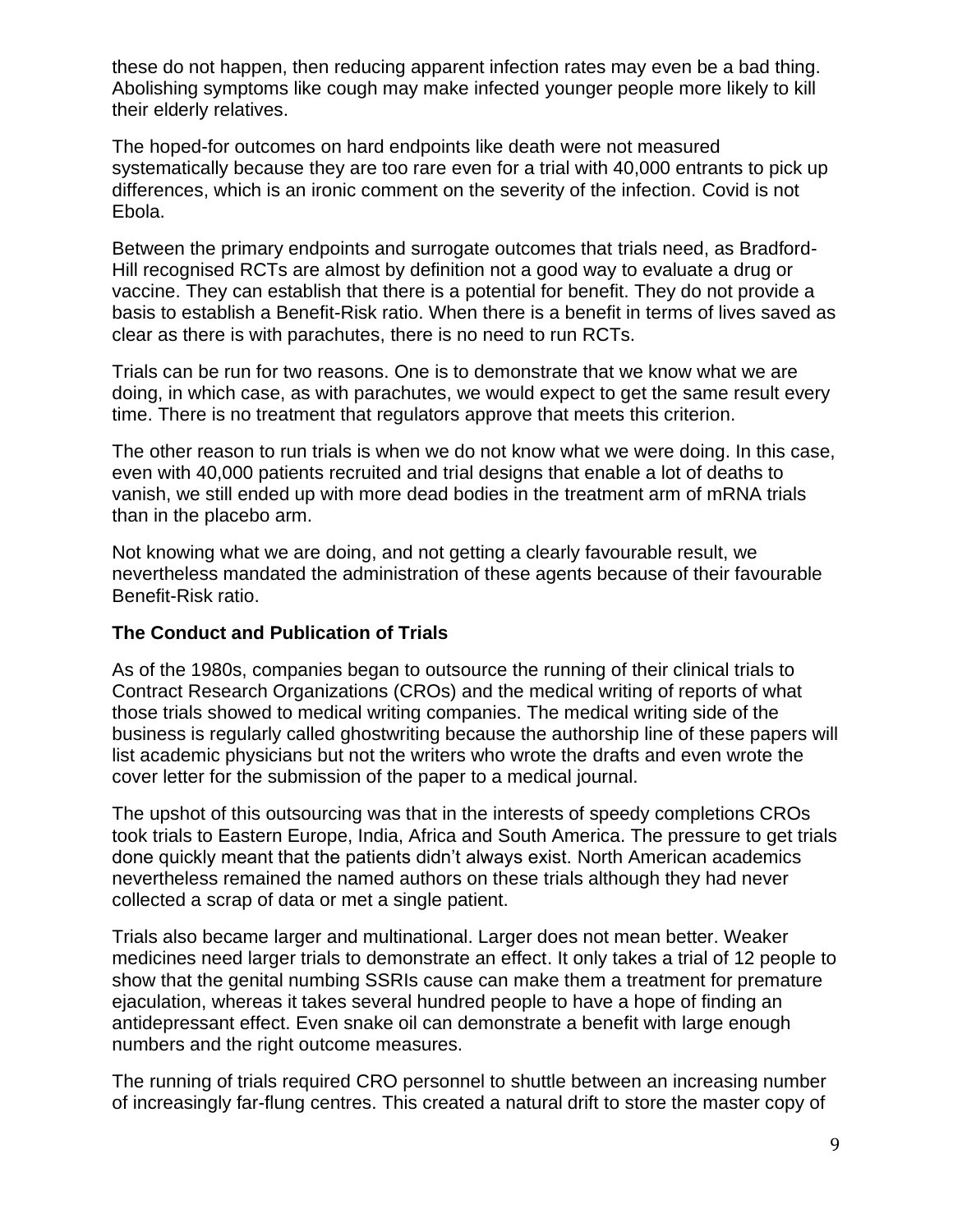all records in one location. An academic investigator, who was increasingly unlikely to have seen the patients anyway, no longer had the records from the whole trial that s/he could analyse. At best s/he had copies of a small subset of files.

The CRO transcribes the data from the master files into spreadsheets. For instance, in Study 329, where paroxetine (Paxil) was compared to placebo in depressed adolescents, there were 77,000 pages of records, Clinical Report Forms (CRFs), with each subject in the trial having 300 or so pages of trial records. The data from CRFs, along with various protocols took up 5000 pages of appendices, accompanying an 800 page Clinical Study Report (CSR). In many instances, data goes missing in the transcription process. Particular problems can end up effectively concealed under esoteric coding rubrics, such as emotional lability for suicidality.

The 800-page CSR gives a company view of what this trial has shown. The final medical journal publication from this trial may then amount to 10 pages.

Company submissions to regulators centre primarily on the Clinical Study Report. The 5000 pages of appendices will almost certainly accompany these but are rarely looked at by regulators. The 77,000 pages of Clinical Report Forms may be notionally available to regulators but are never looked at by them.

If a problem blows up about a drug, regulators will ask the company to review their material and report back to them. They will not go to their own archive and see what they make of what is there. Even if the 77,000 pages were there all names are redacted so the regulators can never contact the person behind the record to find out what in fact actually happened – or even establish if they actually existed.

Regulators never see the bedrock data from RCTs. They do not have access to either the figures in the CRFs behind the figures appearing in the appendices or the people from whom those figures come. The regulators of medicines have for three decades depended on the integrity of company submissions. The apparent success of this practice may underpin the recent turn of air safety regulators to depending on Boeing's submissions on its planes as the sole basis for approval.

Prior to the 1980s, clinical trials of medicines had usually been run in a small number of university hospitals, and the clinicians involved knew the patients and had access to and analysed the data. When an RCT was brought into a legal setting as evidence, the Court could bring an expert into the proceeding to answer questions about the effects of a drug on real patients who could potentially also be called to testify. This understanding made it sensible to grant the evidence from RCTs a Hearsay exemption. It no longer makes sense.

The changes that were taking place from 1990 onwards led New York State to lodge a fraud charge against GlaxoSmithKline in respect of an RCT of paroxetine done in depressed teenagers. This trial, Study 329 was carried out in the mid-1990s and published in 2001. It claimed the drug worked well and was safe. Documents emerged that made it clear that GSK knew the drug did not work but the company intended to pick out the good bits of the study and publish them. This laid the basis for a fraud charge and later a \$3 billion fine from the Department of Justice.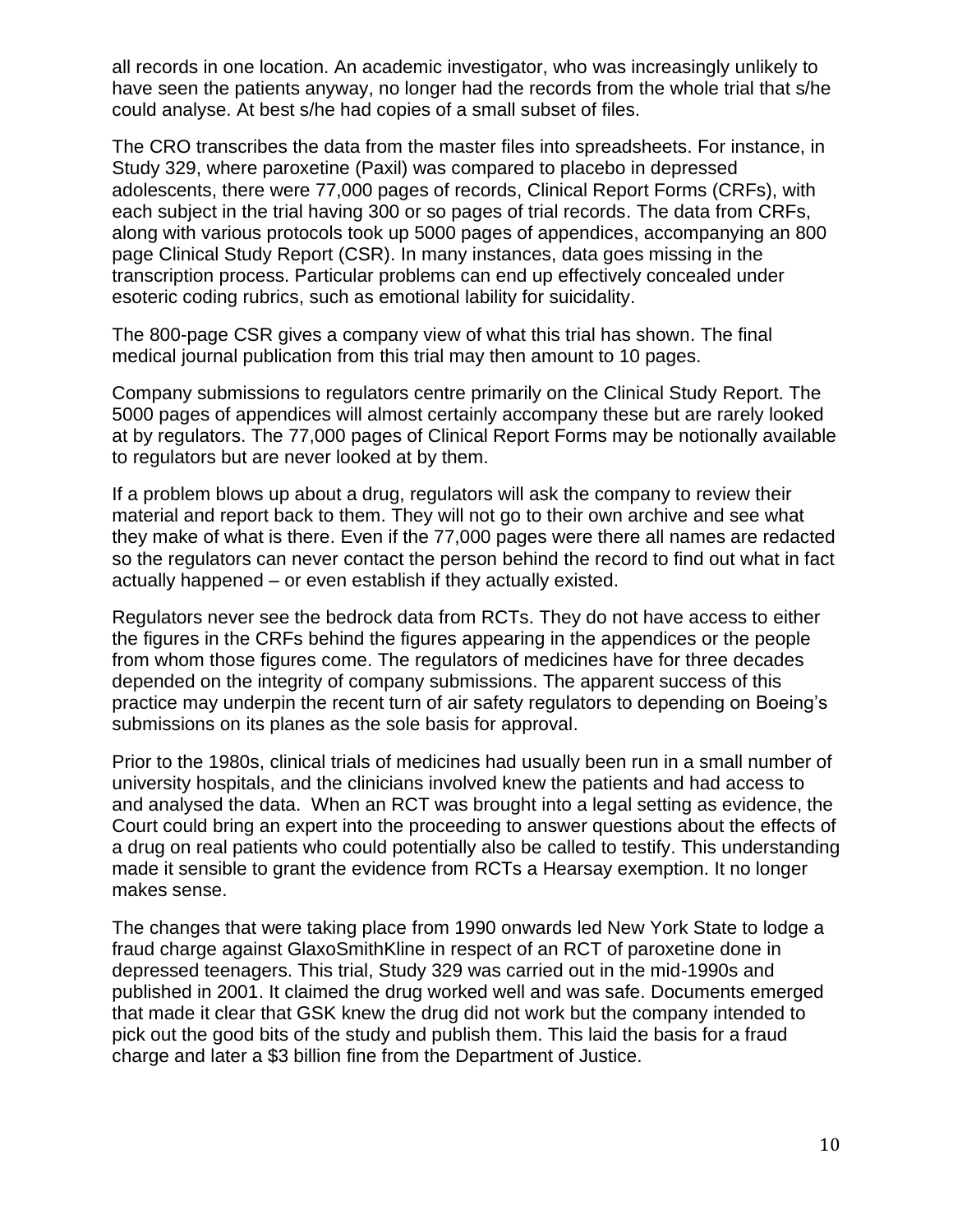It transpired that the entire literature on the results of the use of antidepressants in RCTs for depressed children at that point was ghostwritten,

There was a complete mismatch between what the ghostwritten articles said and what the data showed when accessed.

GSK told FDA that Study 329 was negative, as were their other two studies. FDA acknowledged this and still issued an approvable letter for paroxetine for the treatment of depressed adolescents, and in addition agreed to GSK's request not to mention that these studies were negative in the label of the drug. Other regulators almost certainly did exactly the same thing.

Study 329 was not a bad study. It was conducted to a higher standard than the recent vaccine trials. What this points to is that, quite aside from the limitations of RCTs, fraud is the de facto company modus operandi when it comes to their RCTs.

(What companies have been doing is not fraud in terms of business processes. No business rules are intentionally broken. In terms of the norms of science, however, the company trials are fraudulent. The practices adopted are designed to maximise commercial advantage rather than adhere to scientific norms, but the marketing rhetoric summons us to follow the science and as doctors to prescribe and as patients to take).

In the case of the RCTs for the Pfizer mRNA agent, this was run by a CRO - ICON. There is a published BMJ article on how shoddy some of the recruiting centres were. There is every chance this shoddiness, already put on the record in the BMJ, and uncontested, is nothing compared to what has happened in other centres in which this trial was run that have not yet been looked at.

The published articles reporting the trials of mRNA and related agents were ghostwritten. These published reports are patently misleading in terms of the conduct and findings of these trials. The harms that occurred in these trials have been egregiously written out of the script.

As things stand these agents cannot be given or taken with informed consent.

Mandates vitiate consent. If mandated to take a treatment we have to trust the authorities. In this case, the authorities never had the data and never will have it. In terms of what has been submitted to FDA and other regulators (company reports of what their trial has shown and correspondence between regulators and companies in respect of the trial), FDA have blocked access to this for 55 years and are trying to have that period extended.

Were the material that FDA is blocking from release available we still would not have the raw data. The bedrock information on which consent should be based is not available to anyone. The authorities have not been able to review this material before instituting mandates.

They have not mandated a recording of or assessment of the hazards of treatment following the requirement for all of us to be treated.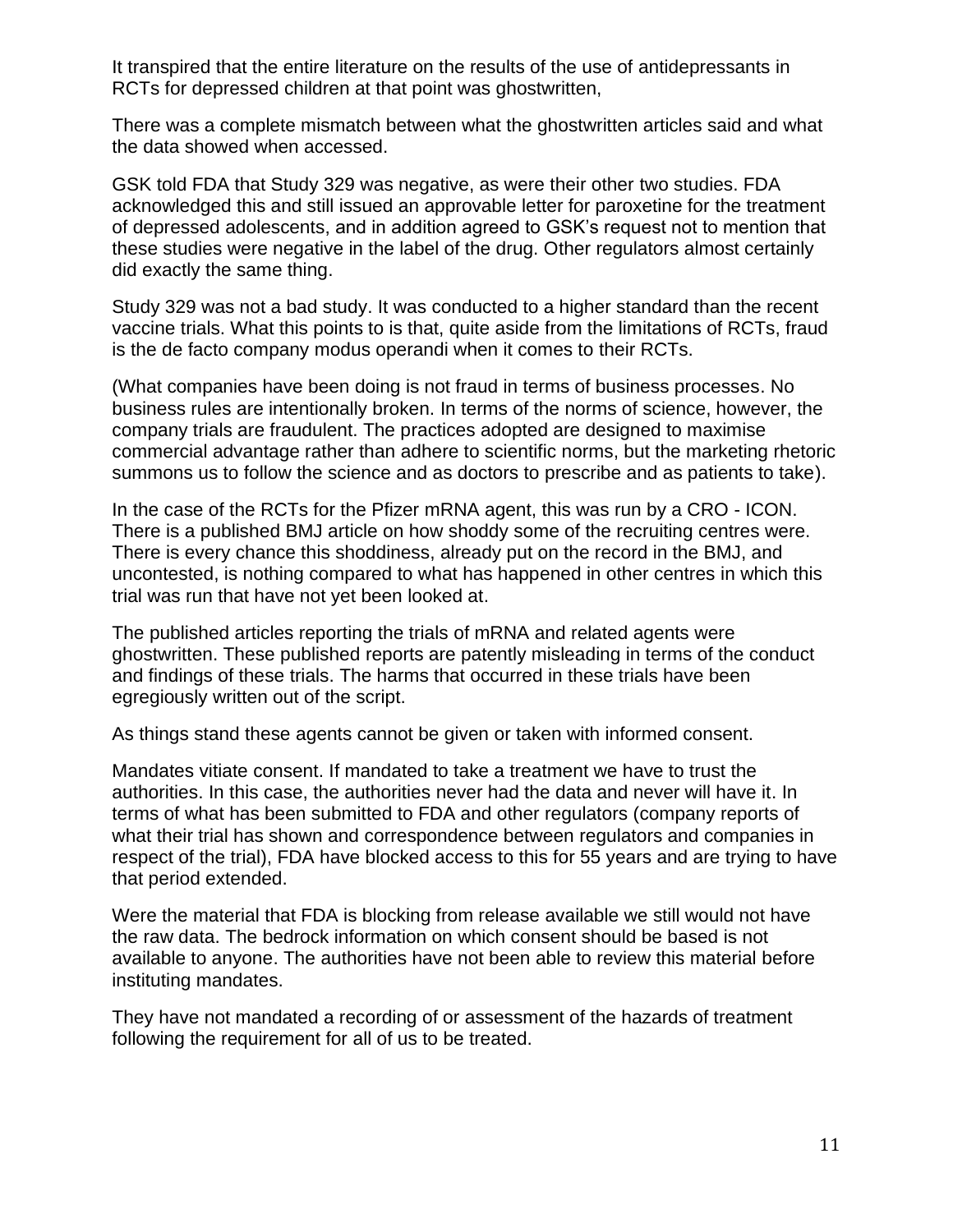Consent can be given on the basis of trust but with a track record of fraud and regulatory willingness to turn a blind eye to that fraud, there are no grounds for trust either.

## **Pre-Vaccine Summary**

- 1. Clinicians do not have access to clinical trial data on medicines or vaccines.
- 2. Close to all of the medical literature reporting trial results for on-patent drugs and vaccines is ghostwritten, hyping the benefits and hiding the harms.
- 3. Clinical trials of these treatments that are negative on their primary or their most common outcomes are often published in prestigious journals as positive.
- 4. Clinical trials have their harms airbrushed out of ghostwritten publications.
- 5. Regulators (FDA, Health Canada, MHRA, EMA) do not get to see the full trial data.
- 6. Regulators approve treatments as working even when more people die on active treatment than on placebo.
- 7. Regulators approve medicines on the basis of negative studies and agree not to let the wider world know about this.
- 8. Regulators say nothing when companies publish negative studies as positive and make adverse effects of treatment, including death, vanish.
- 9. For many trials there are more deaths on active treatment than on placebo, but this does not lead regulators to warn about hazards as to do so would in their stated view deter people from seeking a benefit (even when the benefit is better characterized as a commercial benefit to a company rather than a benefit to the individual in terms of a life saved or a restoration of function).

# **Rules of Evidence**

In 1962, when the current regulatory system was put in place, the regulators of medicines were viewed as bureaucrats, primarily concerned with establishing a paperwork trail to support the licensing of a drug. A license permits a medicine to be prescribed and certain claims to be made.

The role of a regulator is to ensure that drugs, just like butter or other foodstuffs, and words like organic or artisanal, meet certain criteria. They do not offer views on whether drugs or butter are good for us or whether this vaccine or that chocolate is a good vaccine or good chocolate, or the use of the word organic meets general understandings of what that word means.

Regulators are not scientists, clinicians, investigators, or public health officials. It is not their role to think, other than to decide if something conforms to a previously established template.

Around 1962 and for three decades afterwards, while regulators licensed medicines, physicians, not regulators, evaluated them in practice and established what other effects these medicines might have. Physicians were still viewed as the most important part of a broader regulatory apparatus for these unique products that were available on prescription-only.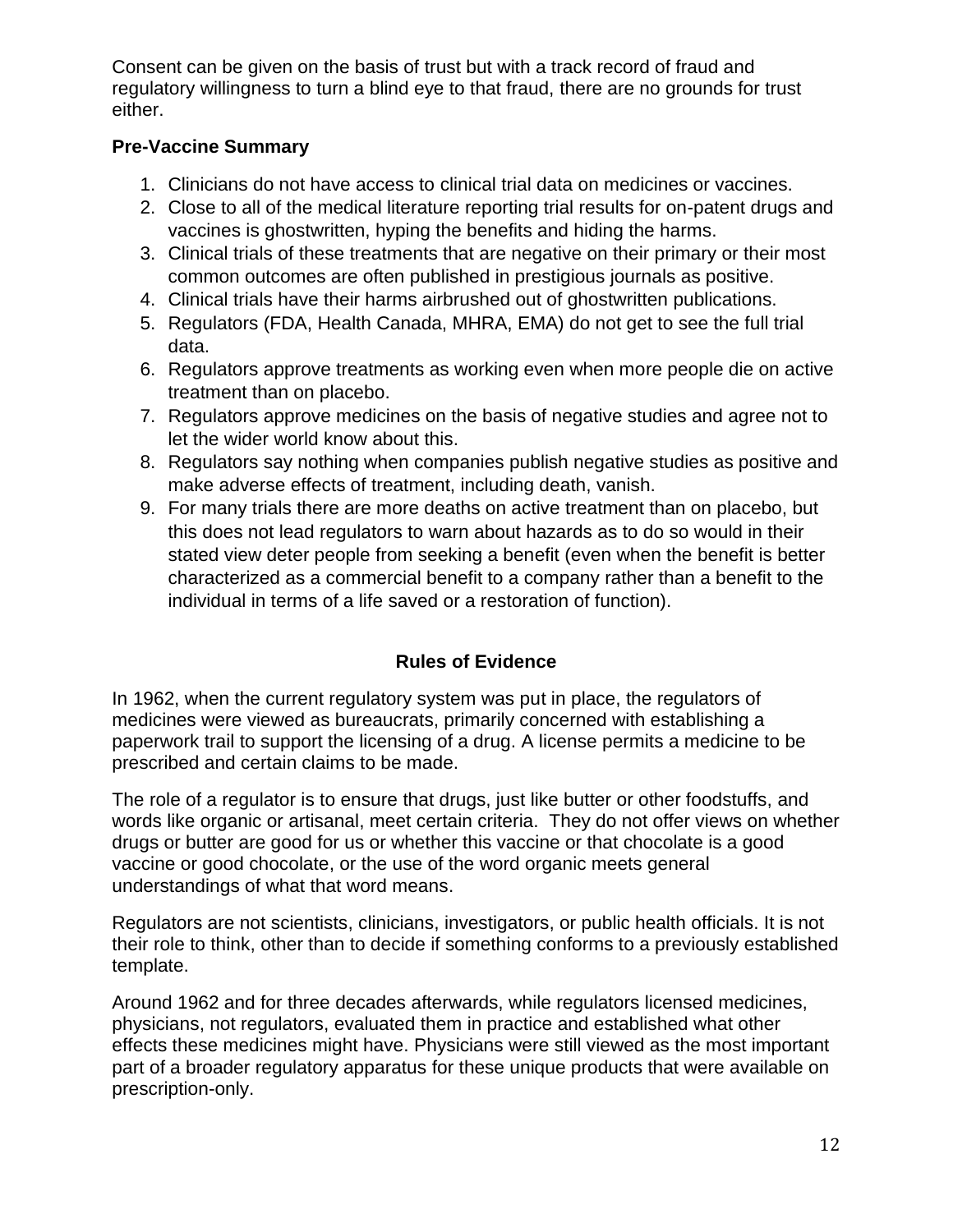Regulators followed a developing consensus among clinicians in respect of evaluative methods or harms, embodying them in rules. They did not tell clinicians how to do their job.

A medicine has two parts, one chemical and the other information on how to use that chemical. Chemicals are not organic. All medical and regulatory systems explicitly view the chemicals used in medical practice as inherently and unavoidably hazardous.

The dominant medical wisdom was that giving these chemicals necessarily entailed risks. Even if the intention was to bring good out of the use of a chemical, giving such chemicals was an act of therapeutic poisoning and the patient might well be poisoned. The information component of a medicine aimed at managing those risks as best as possible.

Anesthetics, for instance, regularly kill people going for surgery. We give them in the hope that while using them we can effect other changes that will be of benefit – and the patient is informed of the risk of death.

Two hundred years ago, Philippe Pinel said that it is a great art to be able to use medicines to good effect, but an even greater art lies in knowing when not to use them.

Phrases like the art of medicine now conjure up a contrast between soft clinical interviews and a hard science which for many lies in the turn of medicine to controlled trials (RCTs).

RCTs hinge on quantification and algorithmic processes and these can give an appearance of objectivity in contrast to which a clinical interview with a patient reporting an adverse event on treatment might appear subjective. Good interviews might look like an art rather than a science.

After interviewing patients and investigating their report of a harm, clinicians routinely wrote up their observations and conclusions in articles which were published in medical journals in the form of case reports. These came with the names of the clinicians attached and today may often have the patient's name also.

When a crisis blew up in 1991 about SSRIs causing suicide, the company response to compelling case reports that these drugs could cause suicide was that these unfortunate cases were anecdotes (today's misinformation) not science.

Companies produced the appearances of analysing their RCTs and on this basis claimed that the science showed there was no problem. Companies challenged the public, politicians and the legal system to decide whether they were Going to Believe the Science or the Misinformation.

It is now established that this 1991 clash was not between Hard Science in the form of RCTs and a Soft Art that gave rise to Misinformation. It was a clash between Fraud and what I am calling here a Judicial Process. This choice of words will be explained now in detail.

As outlined above company RCTs are close to fraudulent. The fraud is not readily checked as there is no easy way to establish what actually happened to people in these trials. When the records are accessed, it turns out that there were people in the RCTs to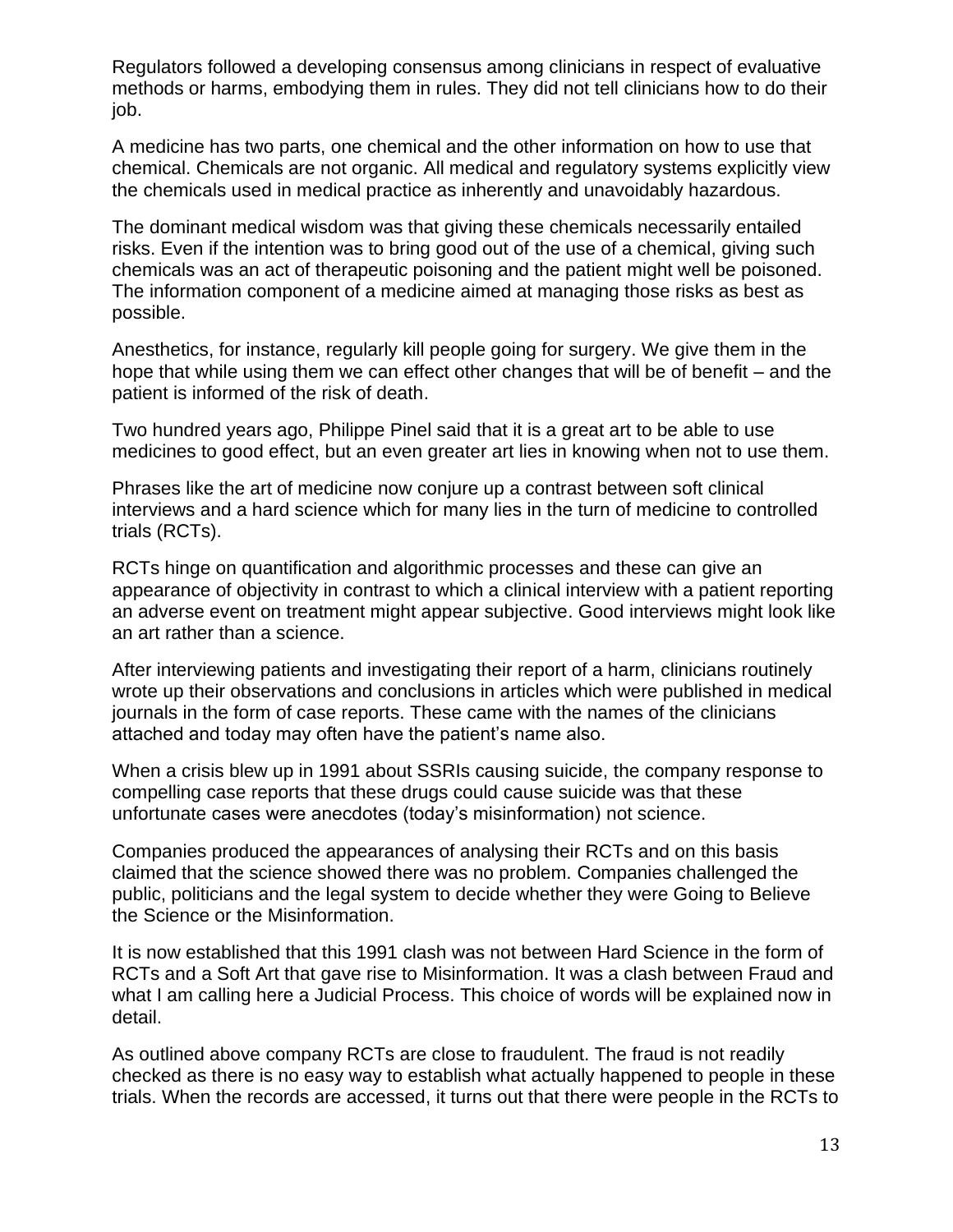whom exactly the same hazards such as suicidal events or sexual dysfunction happened as doctors later reported in the Case Reports. More trial subjects had these events than were prevented from having such events by treatment.

The scale of the problem happening in these RCTs was obscured by egregious company manoeuvres, several of which breached FDA regulations. FDA noted but turned a blind eye to these breaches.

Words like fraud are emotive. The key point is that RCTs are not ipso facto science and case reports are not ipso facto non-science.

Science is often bedecked with the appearances of quantification and processes that are untouched by potentially biased human hands – algorithmic processes. But quantification and algorithms are not the hallmarks of science.

Science has rules of evidence and requires judgements, verdicts, diagnoses. They are ordinarily provisional and come with a requirement to be reviewed should new evidence emerge.

When it developed in the 17<sup>th</sup> century, science distinguished itself from philosophy and theology on the basis of a requirement to explain observable events in front of individuals, without appealing to matters that could not be settled by experiment. The beliefs or biases of Christians, Muslims, Jews and Atheists had to be left outside and there was no leaving the room until a consensus was reached – other than to do further experiments.

A few years before these ground rules laid the basis for the Royal Society and science, the British legal system reached a similar conclusion as regards Rules of Evidence for legal trials following the execution of Walter Raleigh. Raleigh had been convicted on the basis of hearsay. After his execution, the new Rules meant that cases could only be decided on the basis of the testimony of witnesses who came into the court to be examined and cross-examined. A verdict as to what the observable testimony supported required unanimity among 12 people with differing backgrounds.

This approach to Rules of Evidence is shared by Science and Judicial Systems. It better characterizes Science than any adherence to quantification and algorithms.

The term judicial process here means a process of interrogating observable data that culminated in a judgement. The processes of science are judicial in this sense. For sure, some legal cases will call for input on technical matters, but most science is supported by input on technical matters, from statistics to machinery, and there is specialist knowledge on both legal and scientific sides.

When done properly the construction of a case report about a hazard or other novel effect revealed by the use of a medicine is similarly judicial (in the sense of weighing evidence and coming to a verdict/diagnosis) in its approach and as rigorously Evidence based as anything in medicine's ancillary sciences.

In judicial settings (whether legal or clinical), a rigorous approach to Rules of Evidence, which shape the observables that jurors, judges and clinicians face, does not mean that the right answer is supposed to arise magically from the observable data. Clearly there is a need for insights that grasp the possible relations between the observables and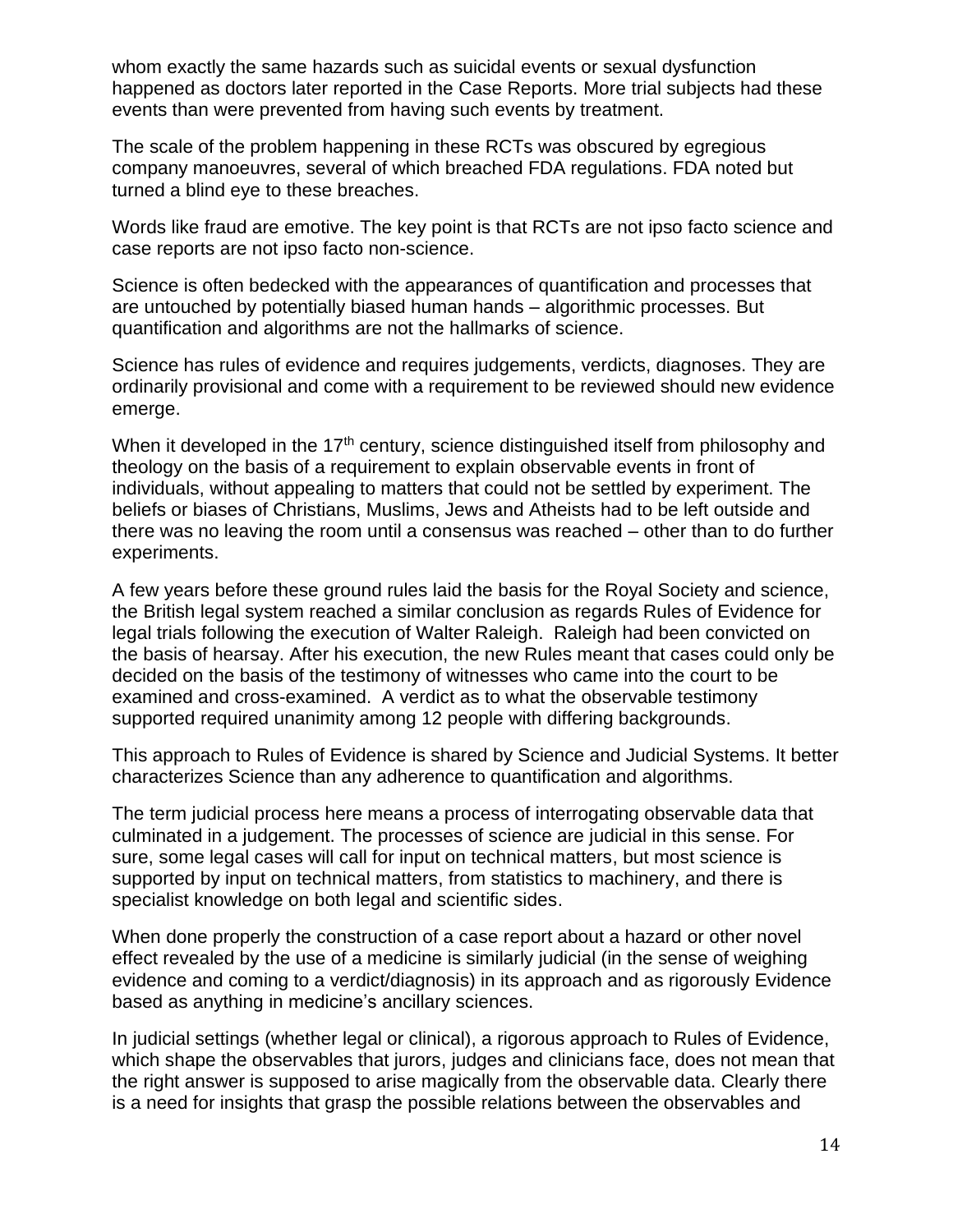judgements as to which of the possible relations is the most probable. These judgements are called verdicts in legal settings and diagnoses in medical settings.

In both legal and clinical settings, verdicts can be shaped by the credibility of experts and witnesses, which might appear problematic from a scientific point of view, but this potential bias is as nothing compared to the systematic bias that stems from abandoning judgement altogether, leading as it does to an effectively fraudulent academic literature.

## **The Abandonment of Verdicts**

Without verdicts and diagnoses, we know nothing. Algorithmic processes, ratings scales for behaviour that preclude judgement calls as to whether a disease or its treatment has led to suicidality, and statistical processes are inherently meaningless.

The crisis with the SSRIs and suicide however led to an abandonment of verdicts. Lilly appeared to prevail in the case of Prozac and suicide in 1991, and while the company's success on the issue of Prozac and suicide has been completely overturned, its legacy is a widespread belief that the only form of knowledge in medicine that counts comes from controlled trials. In legal settings, this is the central plank of company presentations to Daubert hearings in cases involving treatment induced injury or death.

After 1991, medical journals became scared to publish case reports of treatment induced hazards in part because they were uncertain as to their validity but also, with the changed landscape, they worried about being sued by pharmaceutical companies for publishing something companies could claim was misinformation. In addition, journals made far more money from publishing RCTs and analyses of these trials, which were bought by companies for marketing purposes, than they did from case reports.

Given the difficulties in getting published, the only place for doctors to report was to regulators. This made little sense in that regulators have no experience in or training in determining whether a drug or vaccine might have caused a problem. The regulators of drugs are concerned with the wording of adverts only. They turn a blind eye to fraudulent scientific publications but quibble over claims made in adverts.

In respect of harms reported to them, regulators do three things. First, they remove any identifying details and in so doing they convert these reports into hearsay. They generate the phenomenon of misinformation, as these reports then accumulate without anyone making a connection between a drug and a problem creating the impression that there are a lot of fake reports. Reporting that there have been 5000 reports to the regulator of deaths immediately after taking a vaccine is labelled as misinformation by mainstream media and social media fact checkers, unless it is accompanied by a rider than none of these deaths have been determined to have been caused by the vaccine.

Second, regulators file these reports.

Third, regulators devote considerable resources and time to telling politicians and others that they spend considerable resources and time working out if there is a needle in the haystack of reports. Faced with a needle-stack, they are unable to spot the needle. Without interviewing the patient and tracking the event that is possibly related to treatment, they cannot come to a verdict.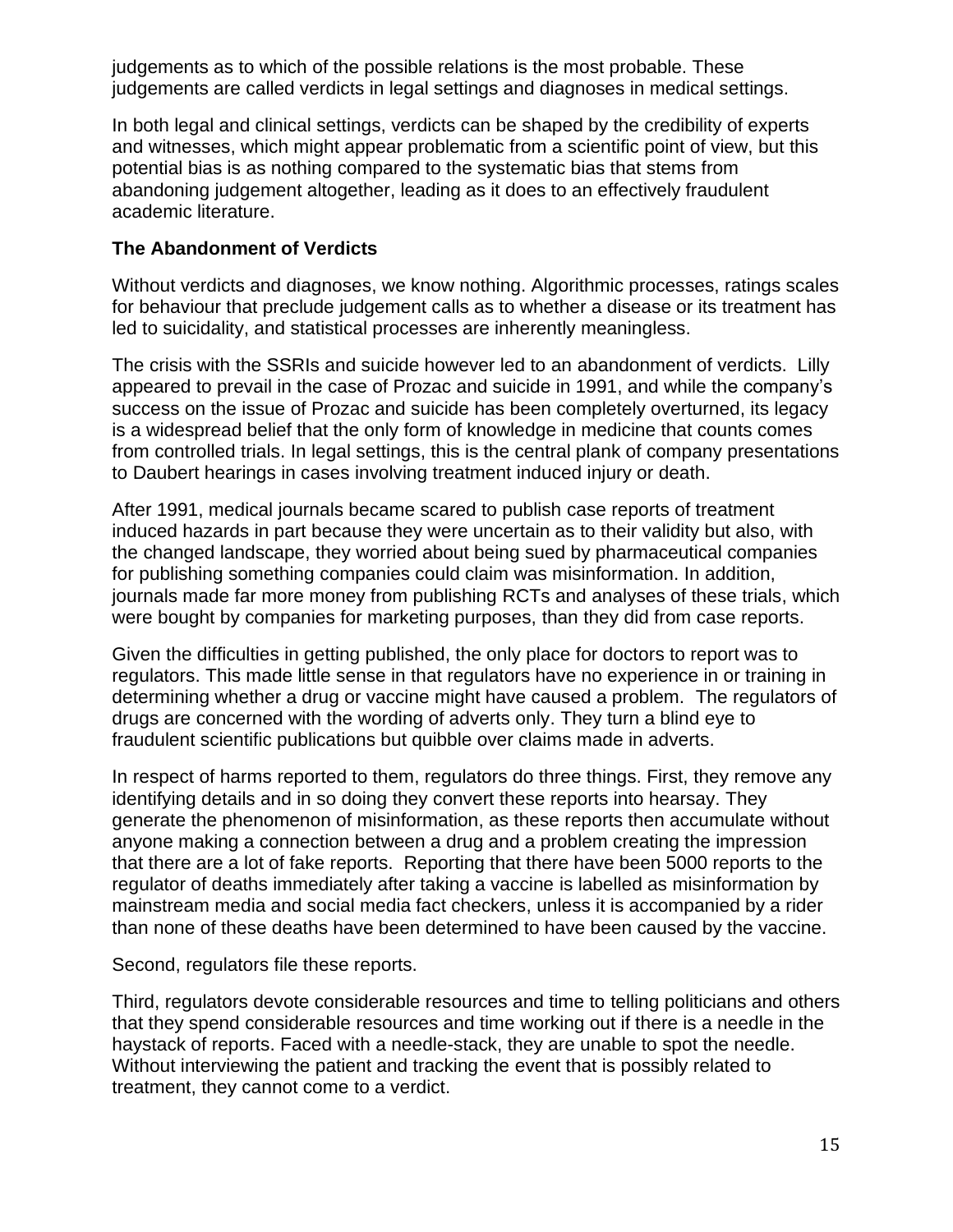This is striking in the case of Covid-vaccine related death reports which outnumber reports of deaths from all other vaccines over several decades twenty-fold. These deaths congregate in the first two weeks after a vaccine is administered, many in very healthy people.

If a wife shoots a husband, it is possible that in one case out of a hundred he died from a heart attack just beforehand. An autopsy might help us with this, but doctors at present seem inhibited in coming to a verdict in cases like this that even a 12-year-old could diagnose. Given their diagnostic faculties in respect of harms have remained unused for three decades, doctors may have lost this ability, but in failing to make their diagnoses public, doctors have abandoned their birth right, as much as any judge would were s/he to advocate abandoning trials in favour of algorithmic processes.

The vaccine or drug-related harms that doctors witness in their clinics can be investigated in a scientifically appropriate manner. A doctor's investigation and diagnosis, especially when replicated by others, is better evidence about how best to practice than anything that comes from trials run by CROs whose data is concealed by force majeure and ghostwritten publications that hype the benefits and conceal the harms of treatments. This latter material, that today parades under the banner of Evidence Based Medicine, should not get in the way of a doctor being a scientist and following the only evidence they or anyone else can follow.

While doctors continue to fail in their duty to establish the harms of treatment and communicate information about these hazards, they further compromise the ability of any of us to give informed consent to treatment. They have lost their salt as doctors and the profession risks going out of business unless this changes.

A medicine is a chemical with that comes with information. Drugs and vaccines are chemicals and, as that word connotes, they are hazardous to put into the human body. The information that comes with these chemicals is what makes them medicines. The chemicals will always be hazardous. In recent decades the information has been degraded and now poses an increasing threat to any of us who take any on-patent medicine.

This degradation has underpinned a pandemic of overtreatment that has led to falls in life expectancy in Western countries even before Covid struck.

It is important for the common good, even more than for individual liberties, to question vaccine mandates, which risk entrenching the very factors, the fraud, that has led to this pandemic of overtreatment.

We might board a spacecraft and leave earth to escape a deadly virus if we were confident it would take off and land safely. In this case, the Pfizer and Astra-Zeneca vaccines have a track-record of blowing up on lift-off and we still don't know if they can land. In these circumstances many reasonable people might prefer their chances with the virus.

#### **A Miscarriage of Clinico-Judicial Process**

Patients with a problem that might have stemmed from a vaccine or drug come to a doctor for help. The first step in helping is a diagnosis/verdict.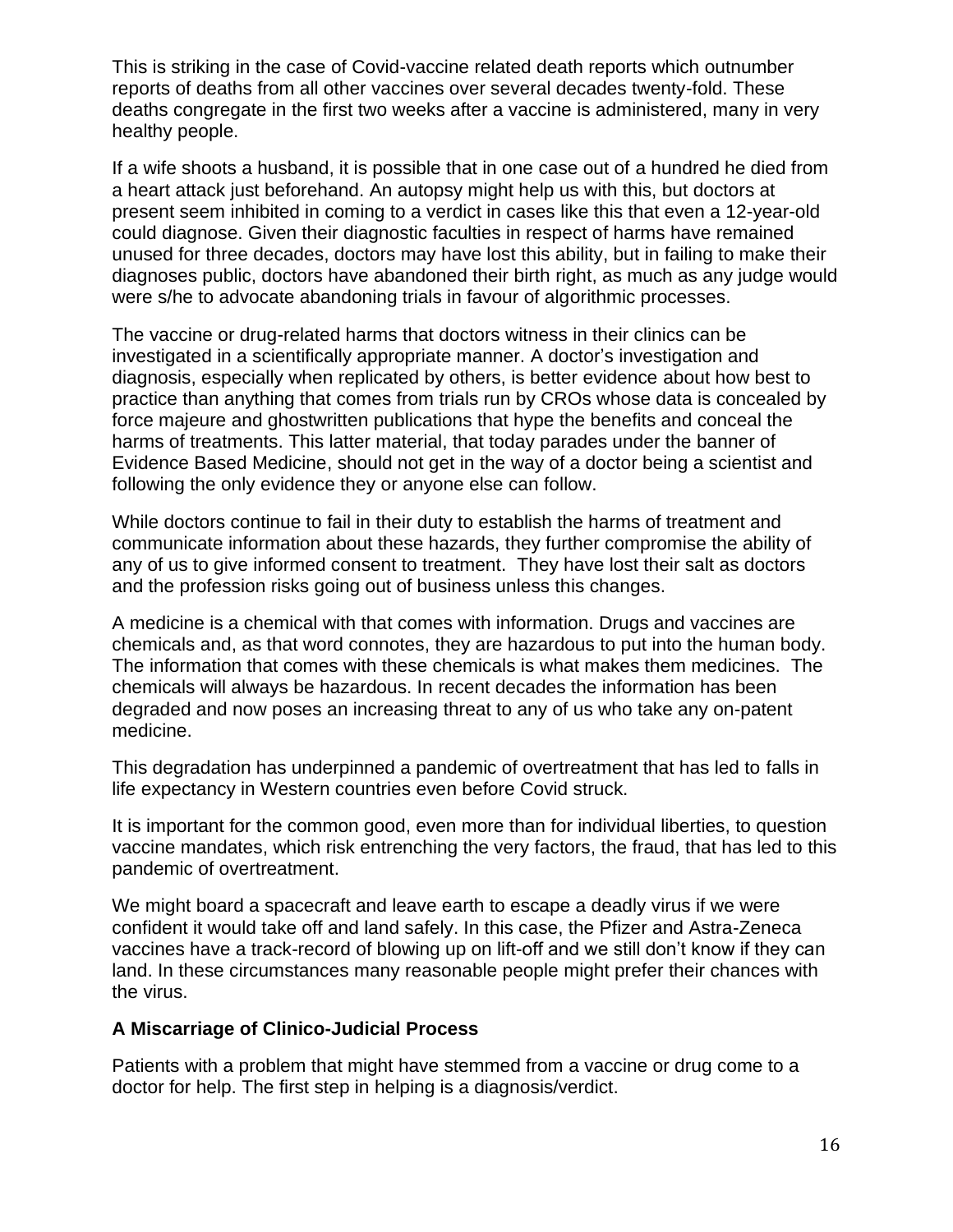The ability of a patient to get a fair hearing has been severely compromised since 1991. For instance, although the commonest effect of SSRIs is on genitals and sexual function, and even before these drugs were launched companies had healthy volunteer and other evidence that sexual dysfunction might endure after treatment stopped, the RCTs that brought these drugs to market indicated that enduring problems were nonexistent and other problems were rare and would clear when treatment stopped.

As a result, clinicians dismissed patients who brought them problems of enduring sexual effects – post SSRI sexual dysfunction (PSSD). It took close to two decades before reports of these problems reached the medical literature and this only happened because some clinicians reported their own PSSD, albeit without making this clear.

If a problem, like PSSD, does not appear in the supposed Evidence Base, patients are told their difficulties are in their mind rather than stemming from a prior medicine – how could a drug that has been out of your body for months still be causing this? Ridiculed and dismissed like this, some have committed suicide because of this miscarriage of the clinical judicial process, which strongly suggests to them that nobody is doing any research on PSSD or possible cures for it.

These miscarriages continue to happen even though PSSD has now been written into the label of these drugs. The 'recognition' appears in a part of the drug label that nudges most clinicians to translate this mention as 'we have also had reports from flatearthers and anti-vaxxers – make of them what you will'. In fact, mentions like this only happen when companies have cases that even they can only explain in terms of the effect of their drug – or when they hope to phase out their drug in favour of another more lucrative product.

It is little exaggeration to say that a Nobel Prize awaits someone who can establish how SSRIs bring about this effect. A cure would both save lives and open up ways to engineer new treatments which taken in short courses could have enduring beneficial effects.

PSSD is a dramatic example of what is now the norm. Death and disability from medical treatments is now our commonest cause of death and disability. This stems in part from a failure to recognise that treatment can harm, a failure to recognise that having people on multiple treatments is even more likely to harm and a failure to appreciate that this is an inevitable consequence of tolerating a ghostwritten literature with lack of access to trial data and entrusting bureaucrats to keep us safe rather than doctors.

For this to change, doctors need to realise that the judicial processes they conduct, and the verdicts they come to, are more important to justice for their patients than any steer from a government or regulatory apparatus.

In the case of vaccines, it is very clear that healthy people, many of them enthusiastically pro-vaccine, as well as others driven by fear of the virus or losing a job, are being killed and seriously injured by these agents. When injured they meet medical systems and personnel who ridicule them and tell them their problems are in their mind or the pain in their chest is a sign that the vaccine is working.

Doctors and nurses have lost jobs for linking injuries and vaccines. This inhibits others from doing so and blocks the possibility of early diagnoses that might encourage